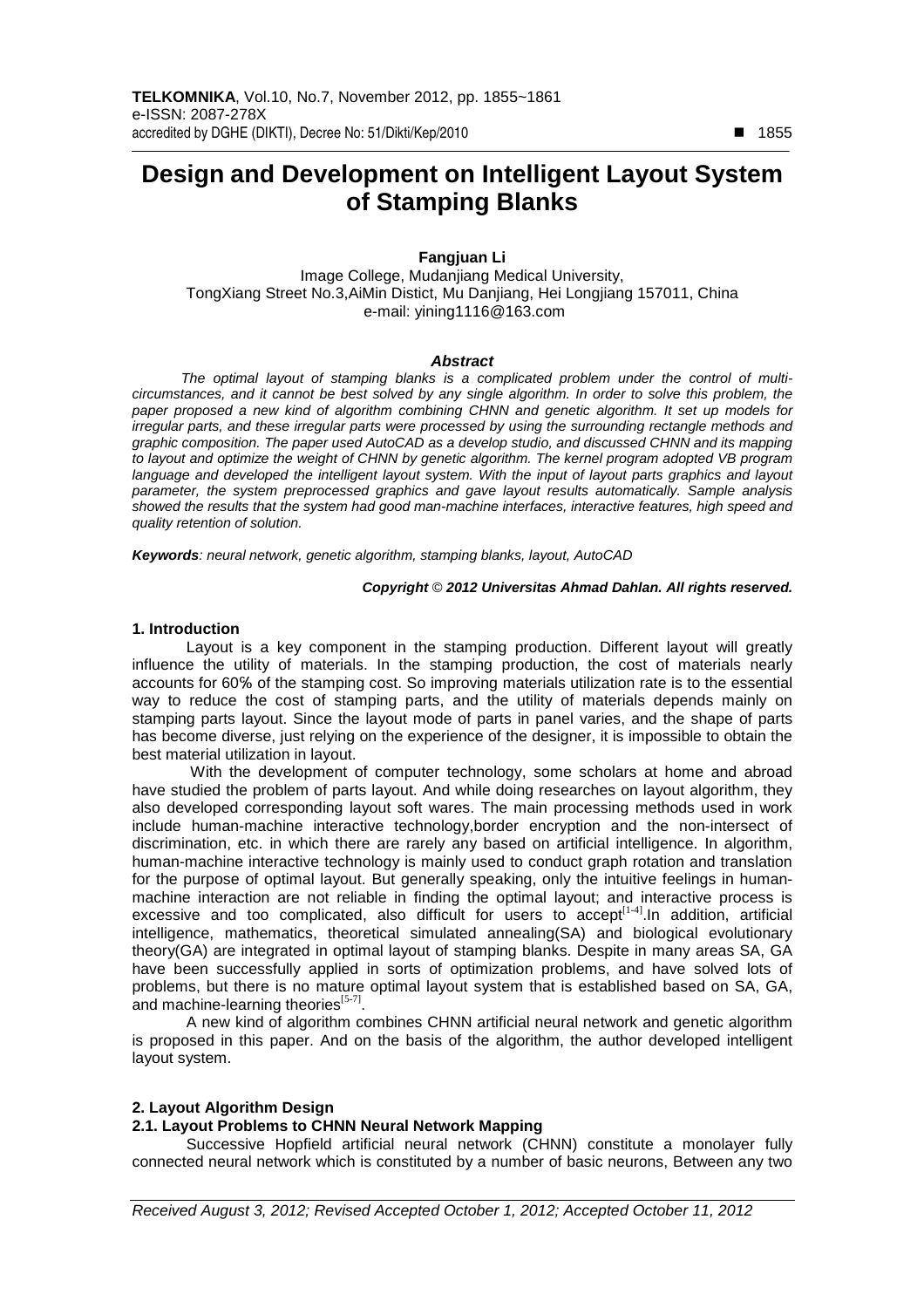neurons are connected by a symmetric link structure, Hopfield ,using the thoughts of energy function ,forms a new method of calculation.

As for the N nodes CHNN neural network model, the Momentum in the state changes of the neurons can be described using the following differential equations:

$$
\begin{cases}\nC_i \frac{du_i}{dt} = \sum_{j=1}^N w_{ij} v_j + I_i - \frac{u_i}{R_i} \\
v_i = f(u_i) \frac{du_i}{dt} = f^{-1}(v_i)\n\end{cases}
$$
\n(1)

Its energy function defined as follows:

*N*

$$
E = -\frac{1}{2} \sum_{i=1}^{N} \sum_{j=1}^{N} w_{ij} v_i v_j + \sum_{i=1}^{N} \frac{1}{R_i} \int_{0}^{u_i} f^{-1}(v_i) dv_i - \sum_{i=1}^{N} I_i v_i
$$
\n(2)

Neurons in a row can change between the value [0,1].

Layout problem will be mapped to artificial neural networks: First of all, the problem of layout is mapped to a group of neural network in specific configuration, This layout configuration corresponds to the possible solution of layout problem. Then constructs an energy E function that is suitable to optimization problem and the function is proportional to the cost function of optimization. The evaluation of the selected function will have a direct impact on the efficiency and results of layout. The evaluation function adopted in this paper consists of two parts:

(1) Smallest parts height difference in each layout.

(2) Smallest parts width difference in each layout. The smaller the evaluation function is, the better corresponding program is.

To test its effectiveness, before layout the following rules are put forward:

(1) Calculate the surrounding rectangle of irregular parts.

(2) For similar parts of obvious size or saving space after composition, after paring, calculate the surrounding rectangle of irregular parts.

(3) For some of the irregular-shaped hole parts, inserting small parts and other methods can be used to combine components and then calculate the surrounding rectangle.

Aimed at this kind of surrounding rectangle of irregular parts, this paper builds models. Assuming that you have M components, then divided them into N group, Then there will be MXN neurons used in network. These neurons are arranged to row M line N. When the network to achieve steady state, asked to meet the following conditions:

(1) A layout only has one kind of a row, and belongs to a fixed group, only 1 per row, the other elements of "0."

(2) Each group may have the indeterminate number of layout. The outputs of the indeterminate number in each line are "1", and the other elements are "0".

(3) M parts in all, all MXN neurons' the output of "1" is the number of M.

The energy function of layout problem is established to solving problem above:

$$
E = \frac{A}{2} \sum_{i=1}^{M} \left( \sum_{y=1}^{N} V_{iy} - 1 \right)^2 + \frac{B}{2} \sum_{i=1}^{M} \sum_{j>i}^{M} \sum_{y=1}^{N} \left( l_i - l_j \right)^2 V_{iy} V_{jy} + \frac{C}{2} \sum_{x=1}^{M} \sum_{i=1}^{M} \sum_{j>i}^{M} \left( w_i - w_j \right)^2 V_{xi} V_{xj}
$$
(3)

Where: A, B, C-positive coefficient;

 $l_i$  ,  $w_i$  — length and width of layout parts;

*<sup>V</sup>xi* —the output of neuron element in row X line I, that is, layout object is assigned into group x.

The weights between its neurons as follows:

$$
w_{xi, yj} = -2A - 2B(l_i - l_j)^2 \delta_{xy} (1 - \delta_{ij}) + 2C(w_i - w_j)^2 \delta_{xy} (1 - \delta_{ij})
$$
\n(4)

Where:

$$
\delta_{xy} = \begin{cases} 1 & x = y \\ 0 & x \neq y \end{cases}, \quad \delta_{ij} = \begin{cases} 1 & i = j \\ 0 & i \neq j \end{cases}
$$
 (5)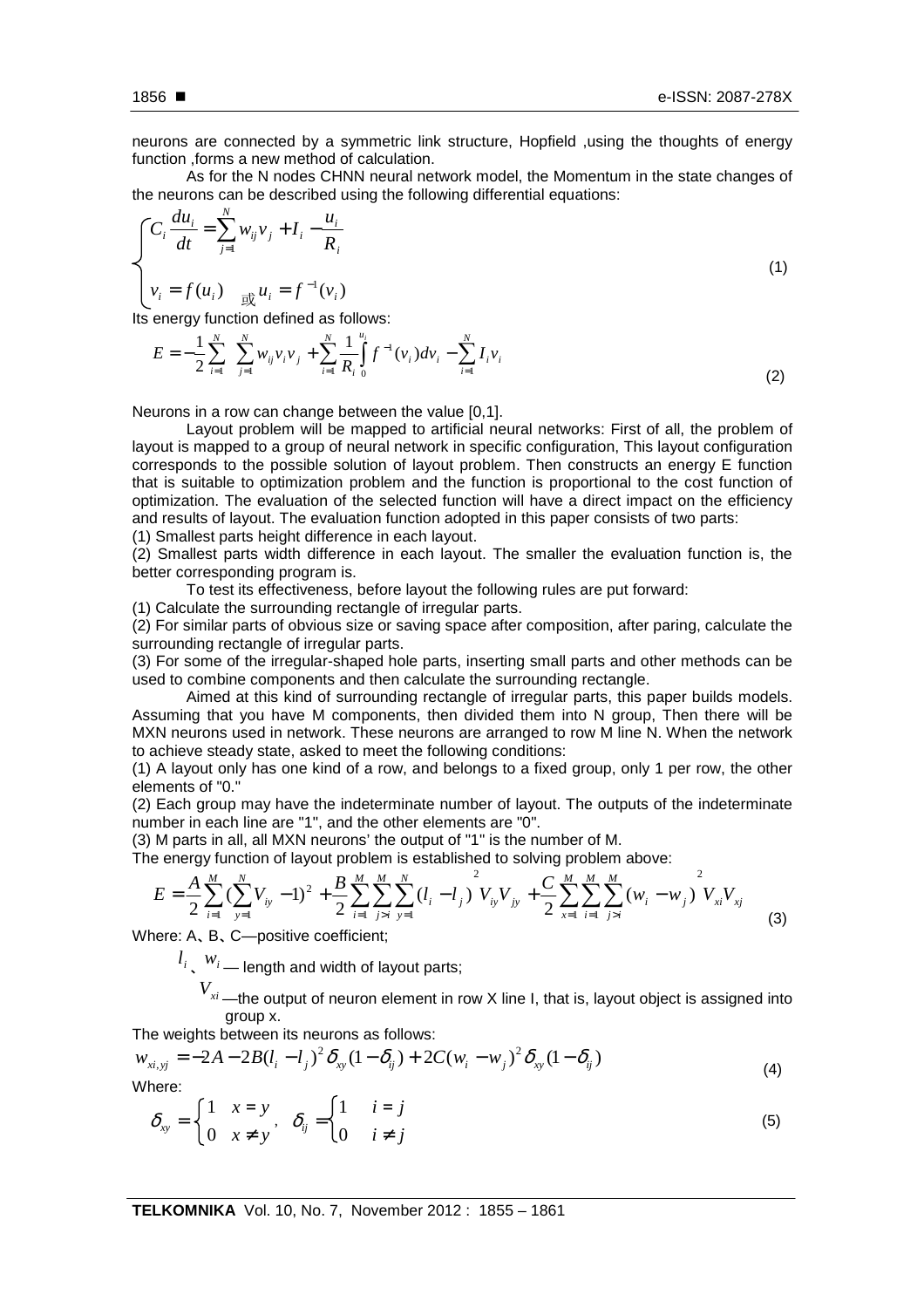# **2.2. Genetic Algorithm Optimize CHNN Neural Network**

Genetic algorithm is a random method based on the natural choice and the principles of genetics .It is the optimum and robust in large scale. Genetic algorithm combines Darwin's survival of the fittest strategy and randomly structured exchange of information, thus greatly accelerates the speed of optimization.

Genetic algorithm starts from group of candidates randomly generated, and each is denoted as the string of the form. Through the use of genetic operator, these strings are combined and the group of candidates develop towards a better direction. Simple genetic algorithm is composed of the three operators: reproduction, crossover, and mutation, which simulate natural selection and population genetics in the process of breeding, mating and mutation phenomenon. Following its solving process:

(1) Definition of an objective function.

(2) Initialization of groups of feasible solution under certain constraints. (each of feasible solution uses a vector encoding, then changes to a chromosome, the weight of vector stands for gene).

(3) Each chromosome of corresponding objective function value is calculated, and then the value calculated in this adaptation is examined, according to the size of the value feasible solution, good or bad.

(4)According to the mechanism of survival of the fittest, the chromosomes with poor fitness value are eliminated, and the survival chromosomes selected by probability of random form new groups according as their fitness value.

(5) By the operation of hybridization and mutation they have since.

(6) Repeat (3) to (5) until the chromosomes meet fitness value.

Neural networks will encode all connecting weights of neurons into binary code values or strings of digital strings that are the individual, which randomly generate code string of initial population that can be conventional genetic algorithm optimization. Every generation of computing, yard series will be decoded to a new weight which form new neural network, with training for all samples calculated output of neural network to determine the mean square error for each individual fitness value. After several generations, the neural network will evolve to the minimum error overall.

The main procedure of genetic algorithm optimizing CHNN neural network is shown in Figure1.



Figure1. The procedure of genetic algorithm optimizing CHNN neural network

# **3. Intelligent Layout System Design**

# **3.1. Intelligent Layout System Module Structure**

Development of layout system demands the graphics pretreatment. The paper uses AutoCAD as a development platform and the core program adopts programming language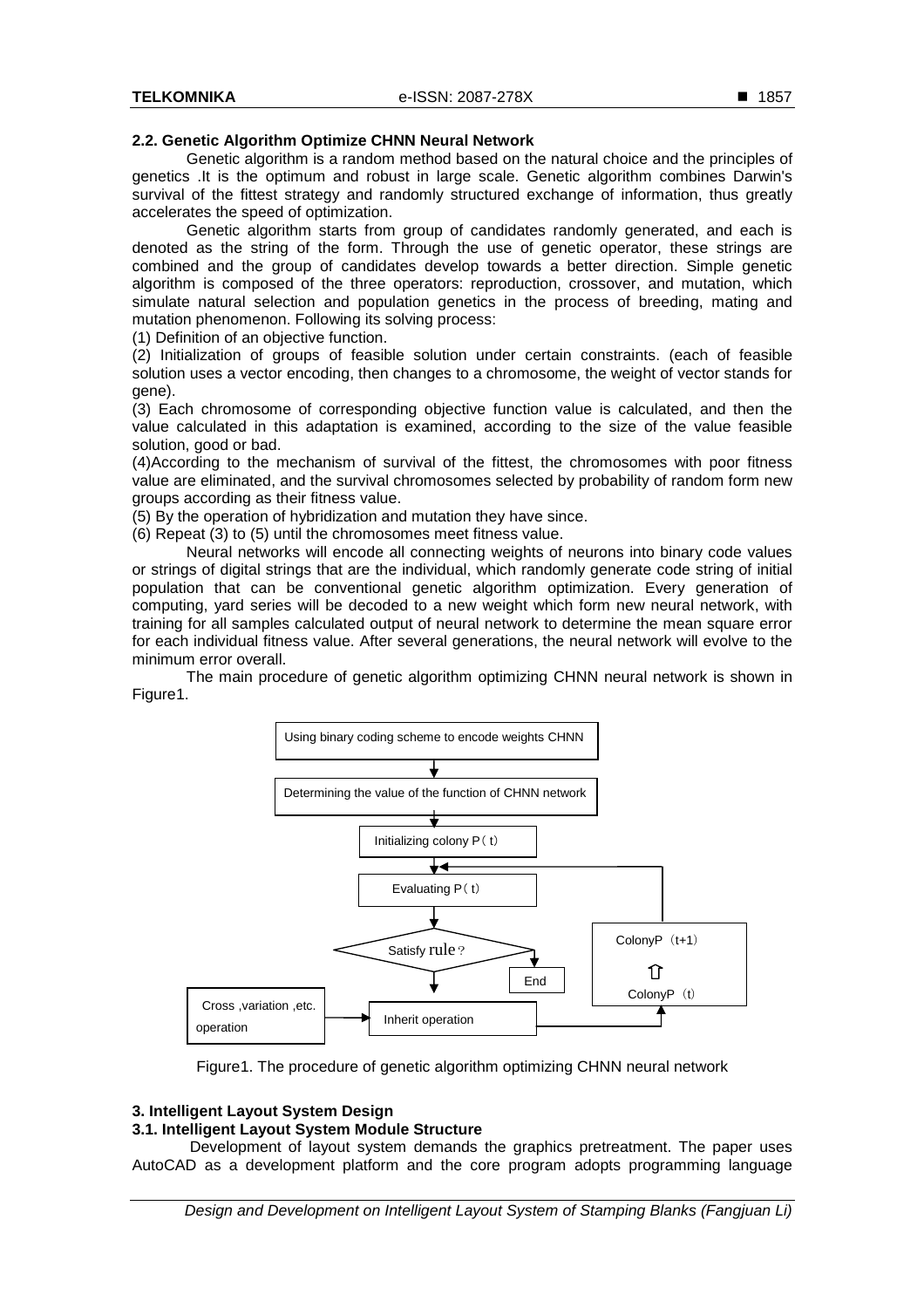Visual Basic preparation to develop the intelligent layout system. Systems utilizes expanding function of the Active X technology, with the development of object-oriented methods .Intelligent layout system modules include data input module, graphics preprocessing module, intelligent layout module, and the result display and text output. Intelligent layout system module structure is shown in Figure 2:



Figure2. Intelligent layout system module structure

# **3.2. The Procedures of Intelligent Layout System Program Developing**

(1) Visual Basic 6.0 and AutoCAD connection: AutoCAD object class library used in VB "projects" on the menu choose "quote" choice "AutoCAD Object library." AutoCAD related to the specific object class can be checked in VB6.0 the "View" menu and selected in "Object Browser".

```
Dim AcadApp As object 
       Dim Preference As object 
      Dim AcadDoc As object 
      Dim MoSpace As object 
      Dim PaSpace As object 
'Connecting procedures: 
      Private Sub CmdLink CADClick( (
      On Error Resume Next 
Set AcadApp=GetObject( ,"AutoCAD.Application") 
      If Err Then 
      Err.Clear
Set AacdAPP=Create Object("AutoCAD.Application") 
      If Err Then 
      Msg Box Err.Description 
      Exit Sub 
      End if 
End if 
AcadApp.visible=True 
'Setting global variables of Program: 
     Set Preference =AcadApp.Preferences
     Set AcadDoc=AcadApp.Active Document 
     Set MoSpace =AcadDoc.ModelSpace 
     Set PaSpace =AcadDoc.PaperSpace 
End Sub
```
- (2) Rough graphics preprocessing: Utilizing AcadDoc.Open, AcadDoc.Export, AcadDoc. Import methods input or output of rough parts.
- (3) Graphics Editing: According to CHNN neural network which is optimized by the genetic algorithm, the corresponding function is worked out, to produce layout graphics, and achieve layout project. Related operation: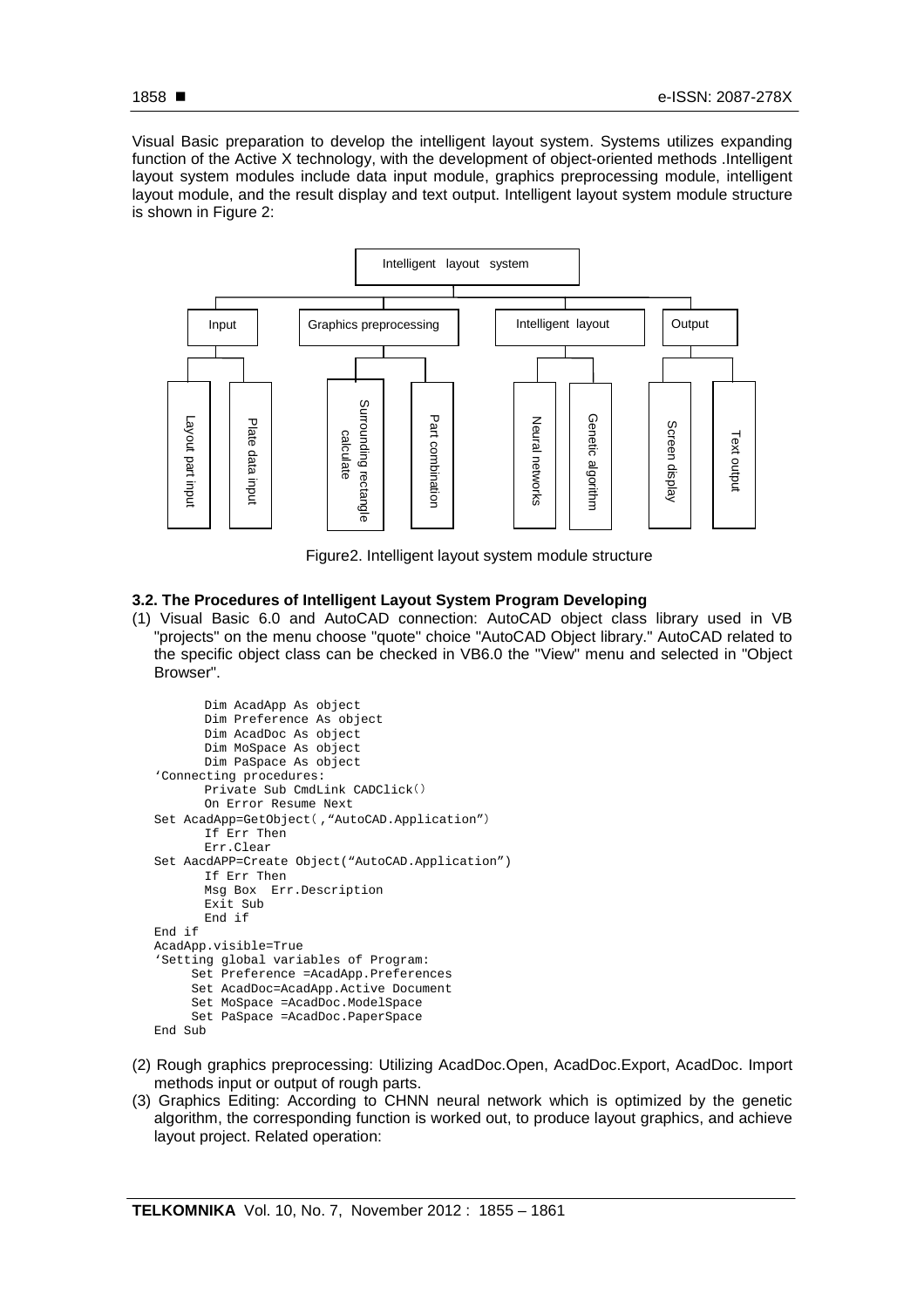- Selecting graphics entities: Using various methods to SelectionSet targeting select Options;
- The extract of layout parts area: Entities will be processed by AddRegion (Object) for the conversion of the region and then get A in the area by MoSpace(). Area, with Object.Rotate, Object.Move,etc. for editing graphs. Making use of UCSMatrix,TransformBy to achieve the coordinate transformation.
- (4) Layout effect output: Load the menu of "layout results output" and its submenu in AutoCAD.

```
Sub Disable MenuItem() 
    Dim currMenuGroup As AcadMenuGroup 
    Set currMenuGroup = ThisDrawing.Application.MenuGroups.Item(0) 
    'Creat a new menu 
    Dim newMenu As AcadPopupMenu 
    Set newMenu = currMenuGroup.Menus.Add("layout results output") 
    'Creat submenu in the new menu 
    Dim Menu layout drawing output As AcadPopupMenuItem
    Dim Menu layout text output As AcadPopupMenuItem 
    Dim Menu save layout result As AcadPopupMenuItem 
    Dim Menu result print As AcadPopupMenuItem 
    Dim Menu Separator As AcadPopupMenuItem 
    Dim Menu exit As AcadPopupMenuItem 
    Dim OpenMacro As String 
      . 
      . 
      . 
      . 
      . 
. 
    'Display the menu on the menu bar 
    newMenu.InsertInMenuBar (ThisDrawing.Application.MenuBar.Count + 1)
```

```
End Sub
```
# **3.3. The Basic Function of the System**

Intelligent layout system functions as follows:

(1) The system can automatically optimize layout of various different types and numbers of parts to achieve the aim of higher material utilization.

(2) The system can automatically calculate the utilization of materials, and automatically give the layout drawing.

(3) The system can withstand a certain degree of error interference, having a certain degree of robustness. It also can expand the further functions based on some certain conditions.

(4) The system interface is friendly, and the operation is relatively simple, which is easy to use.

### **3.4. Layout System Operator Process**

In AutoCAD, according to the ratio 1:1, the graphics of parts is drawn, (or transferring from the disk .dwg format graphics files), picking the contour graphics and making it a storage option set. As a follow-up handling, it will be input through dialog layout material indicators, direction azimuth angle incremental and layout parameters and calculates layout results.The final result of ultimately layout parameters and the pictures of results are shown in AutoCAD window. Operating processes are shown in Figure 3.

# **4. System Example Application**

# **4.1. Rectangle part layout**

The paper analyzed the development of intelligent layout system using sample analysis, and taking the production car of a product box material as an example, each car box contains 16 parts plate, and the following Table 1.is the size of each one.

The material used is ordinary steel 6mm with the size  $L = 2000$ mm and  $B = 1500$ mm. If the parameters were put into the system, the entire calculation process is very rapid. Click the drawing button to start the AutoCAD drawing, and then get the following layout drawing is shown in Figure 4. The output of material utilization is 91.58%, which can prove that effect of the system is efficient.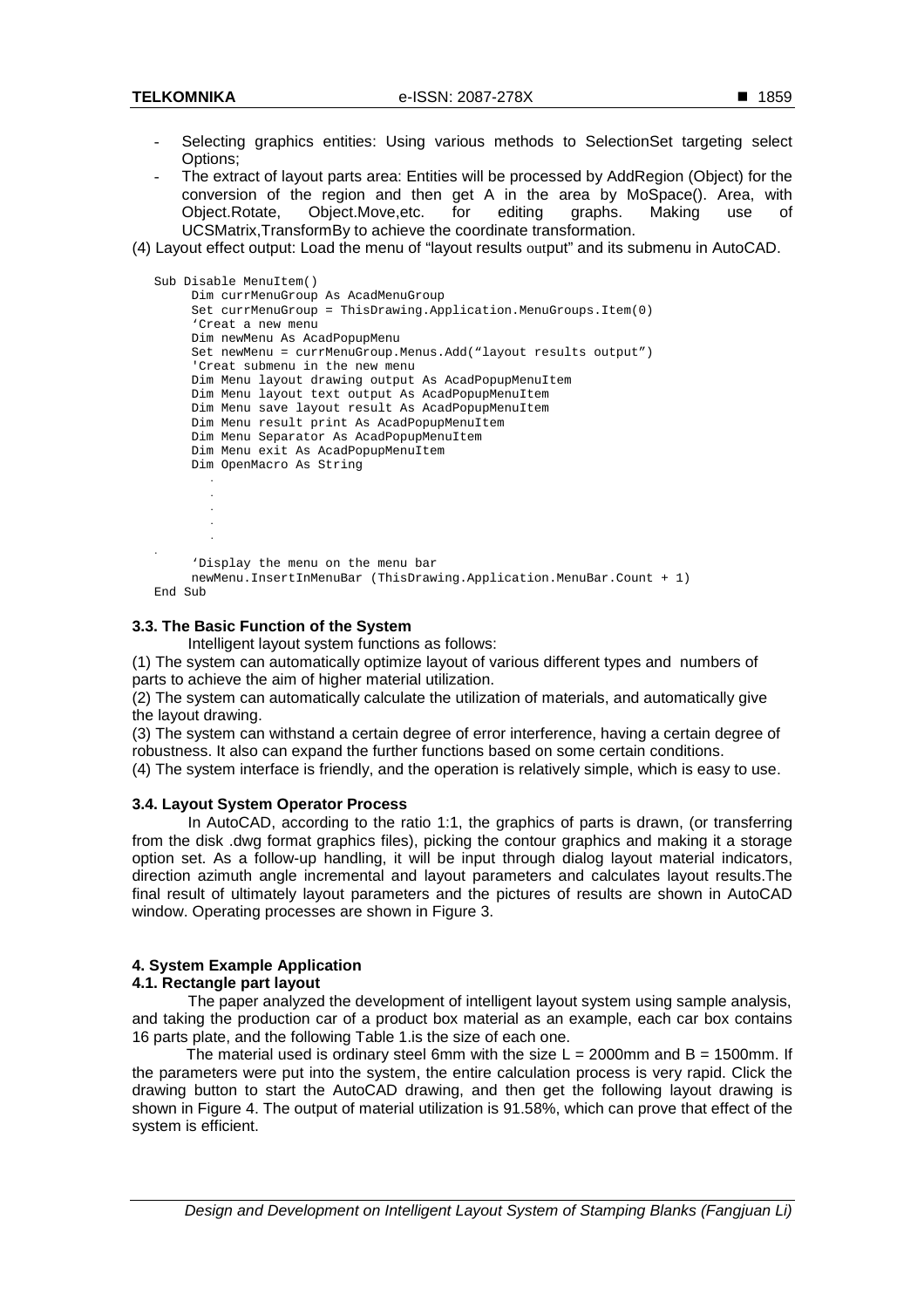

Figure 3. Effects of selecting different switching under dynamic condition

| Table1. Layout parts parameters table |           |          |        |  |  |  |
|---------------------------------------|-----------|----------|--------|--|--|--|
| Part name                             | Length/mm | Width/mm | number |  |  |  |
| J1                                    | 840       | 350      | っ      |  |  |  |
| J2                                    | 654       | 350      |        |  |  |  |
| J3                                    | 355       | 255      |        |  |  |  |
| J4                                    | 440       | 420      |        |  |  |  |
| J5                                    | 480       | 250      |        |  |  |  |

| J <sub>4</sub> | J <sub>4</sub> |                |                |                | J3 |
|----------------|----------------|----------------|----------------|----------------|----|
|                |                | $\rm J2$       |                | J <sub>5</sub> |    |
| $_{\rm J1}$    |                | J2             |                |                | J3 |
| J1             |                | J2             |                | J5             | J3 |
| $_{\rm J1}$    |                | J <sub>4</sub> | J <sub>4</sub> | -77            | J3 |

| Figure 4. Layout effect drawing |  |  |  |  |  |
|---------------------------------|--|--|--|--|--|
|---------------------------------|--|--|--|--|--|

### **4.2. Irregular part layout**

In order to test the combination layout effect of irregular parts,The paper tests the system functions by inputting 60 irregular parts. First, input layout parts by selecting layout parts menu; then choose the sheet metal used for layout from the management menu of the sheet metal; at last, layout results is shown in Figure 5.

The output of material utilization is 83.72%. The system is also able to correctly deal with the layout of many plates, when the layout of one board is finished, the system can automatically generate a layout of new board.